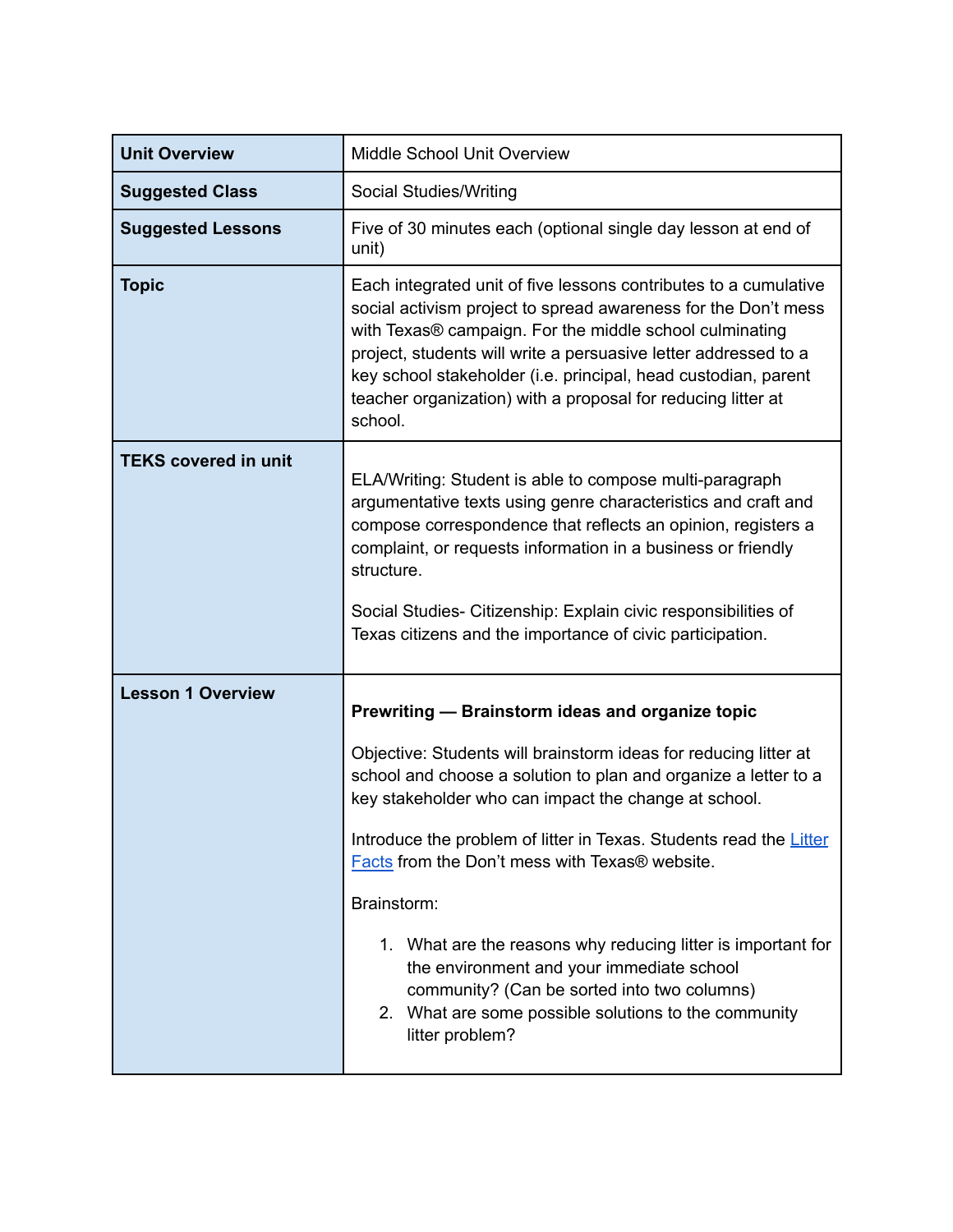|                          | Teacher will give the definition of a stakeholder (a person<br>with an interest or concern in something).<br>3. What can you or a key stakeholder (i.e. principal, head<br>custodian, parent teacher organization) do to impact<br>change at school?<br>4. Who are the stakeholders at school who can impact the<br>change you are seeking?<br>The teacher will facilitate a discussion and identification of the<br>school stakeholders who can impact change.<br>Students will complete prewriting graphic organizer<br>independently. |
|--------------------------|------------------------------------------------------------------------------------------------------------------------------------------------------------------------------------------------------------------------------------------------------------------------------------------------------------------------------------------------------------------------------------------------------------------------------------------------------------------------------------------------------------------------------------------|
| <b>Lesson 2 Overview</b> | Drafting - Create a rough draft of your writing<br>Objective: Students will identify the components of an<br>exemplary persuasive letter. Students use a checklist to draft a<br>persuasive letter.<br>• Share exemplar persuasive letter to the students<br>Review the components of the letter<br>Provide students with the scholastic persuasive letter<br>checklist<br>Students draft their letter                                                                                                                                   |
| <b>Lesson 3 Overview</b> | <b>Revising - Improve your writing</b><br>Objective: Students will distinguish revising from editing.<br>Students will use a checklist to give precise feedback to a<br>partner. Students revise their persuasive letter.<br>What is revising? How is it different from editing?<br>Mini-lesson about using the checklist to give precise<br>feedback<br>Students revise based on feedback and reshare with<br>partner                                                                                                                   |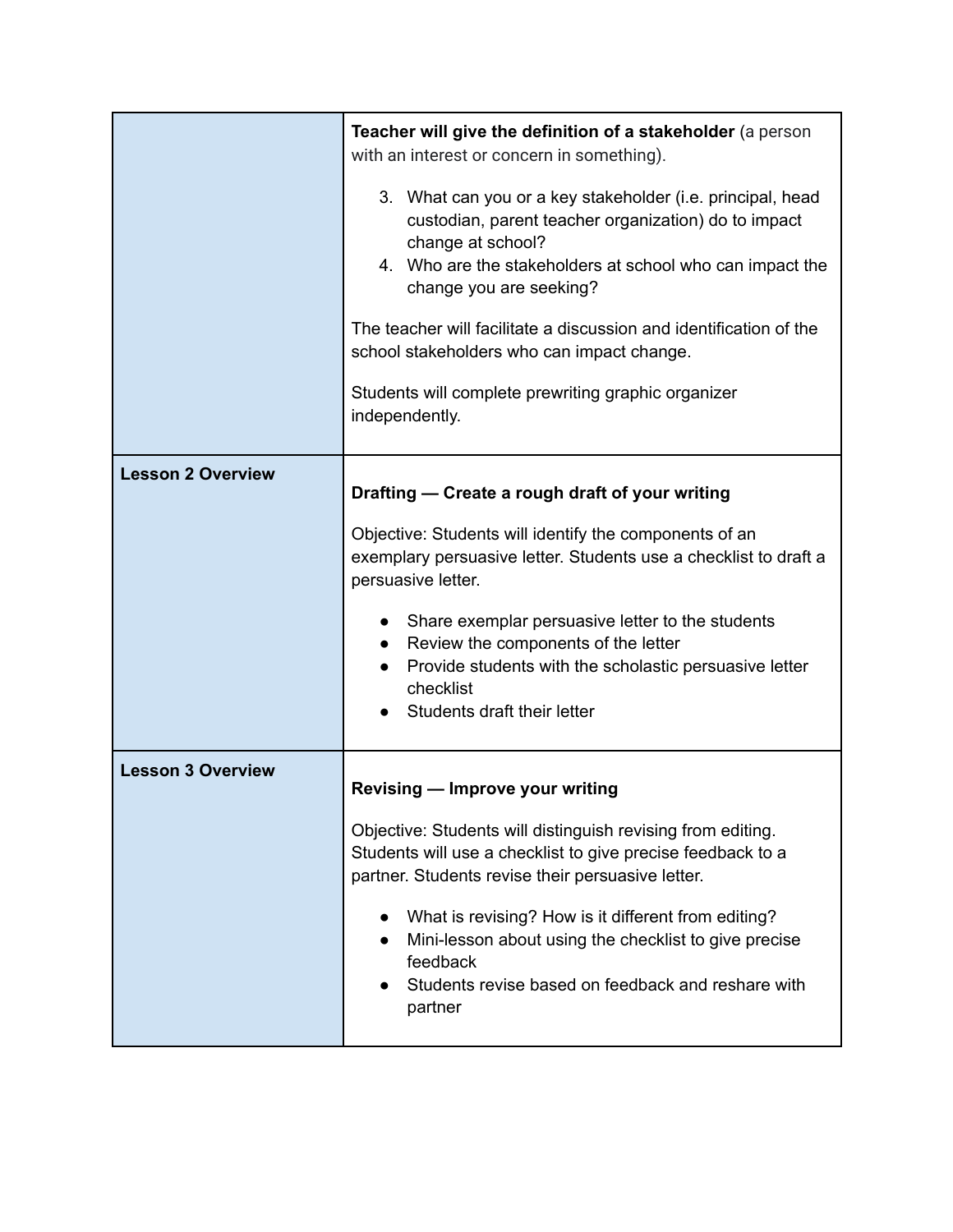| <b>Lesson 4 Overview</b> | <b>Editing - Proofread your work</b>                                                                                                                                                                                                                                                                                                                                  |
|--------------------------|-----------------------------------------------------------------------------------------------------------------------------------------------------------------------------------------------------------------------------------------------------------------------------------------------------------------------------------------------------------------------|
|                          | Objective: Students will distinguish editing from revising.<br>Students will use the Editing Checklist for Self- and Peer-<br>Editing to review a partner's letter and give five specific<br>feedback points. Students review their own letter using the<br>editing checklist. Students edit their own writing.                                                       |
|                          | What is editing? How is it different from revising?<br>Mini-lesson about using the Editing Checklist for Self-<br>$\bullet$<br>and Peer- Editing<br>Students use the editing checklist to review partner's<br>letter<br>Students review their own letter and use the editing<br>checklist<br>Based on peer and reflected feedback, students edit<br>their own writing |
| <b>Lesson 5 Overview</b> | Publishing - Create a clean, final copy                                                                                                                                                                                                                                                                                                                               |
|                          | Objective: Students will compose the final draft of their letter<br>and plan for delivery.                                                                                                                                                                                                                                                                            |
|                          | Type or neatly write final copy of the letter<br>Plan for delivery (i.e. personally deliver with a message,<br>email, post office)                                                                                                                                                                                                                                    |

| <b>Lesson Plan</b>         | Prewriting — Brainstorm ideas and organize topic — Day 1                                                                                                                         |
|----------------------------|----------------------------------------------------------------------------------------------------------------------------------------------------------------------------------|
| <b>Suggested Class</b>     | Social Studies/Writing                                                                                                                                                           |
| <b>Suggested Lessons</b>   | One of five (45 minute)                                                                                                                                                          |
| <b>Topic</b>               | Persuasive Letter to Decrease Litter at School                                                                                                                                   |
| <b>Learning Objectives</b> | Students will brainstorm ideas for reducing litter at school and<br>choose a solution to plan and organize a letter to a key<br>stakeholder who can impact the change at school. |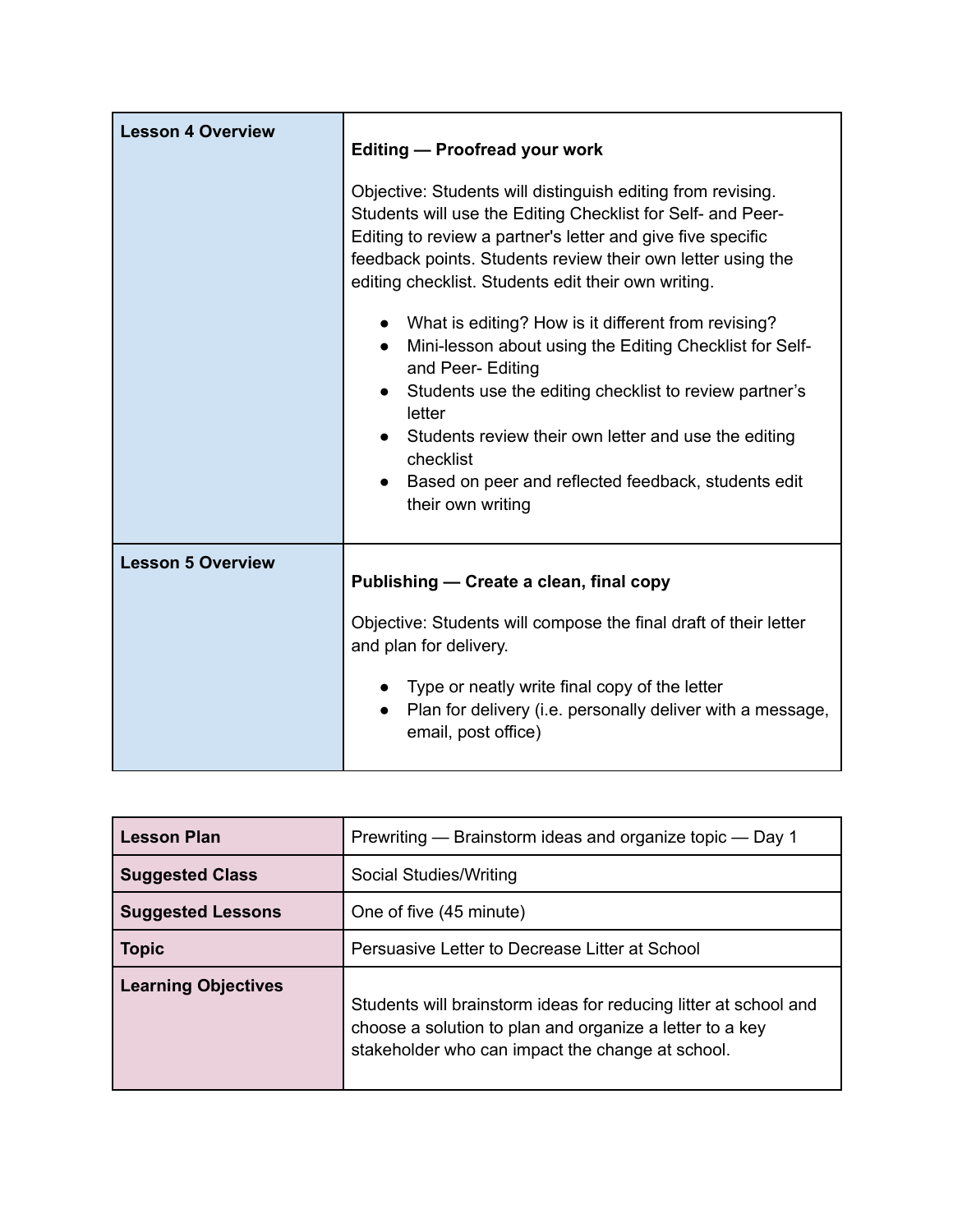| <b>Standards</b>    | ELA/Writing: Student is able to compose multi-paragraph<br>argumentative texts using genre characteristics and craft and<br>compose correspondence that reflects an opinion, registers a<br>complaint, or requests information in a business or friendly<br>structure.<br>Social Studies- Citizenship: Explain civic responsibilities of<br>Texas citizens and the importance of civic participation. |
|---------------------|-------------------------------------------------------------------------------------------------------------------------------------------------------------------------------------------------------------------------------------------------------------------------------------------------------------------------------------------------------------------------------------------------------|
| <b>Materials</b>    | <b>Litter Facts from the Don't mess with Texas® website, Reading</b><br>Rockets Persuasive Letter Graphic Organizer (from student<br>resource packet)                                                                                                                                                                                                                                                 |
| <b>Introduction</b> | Teacher will ask students to share what they know about the<br>Don't mess with Texas® campaign.                                                                                                                                                                                                                                                                                                       |
|                     | Teacher will share that littering is a big problem in Texas and<br>those who litter can face serious consequences for littering,<br>including a fine anywhere from \$500 to \$2,000.                                                                                                                                                                                                                  |
|                     | Students will read Litter Facts independently. Teacher will ask<br>at least two students to identify which fact was most surprising<br>to them and why.                                                                                                                                                                                                                                               |
| <b>Instruction</b>  | Teacher will conduct the following brainstorming activity<br>with the students.                                                                                                                                                                                                                                                                                                                       |
|                     | <b>Brainstorming questions: Teacher will record the students'</b><br>ideas either via butcher paper, on the board, or on a Google<br>Doc:                                                                                                                                                                                                                                                             |
|                     | What are the reasons why reducing litter is important for<br>the environment and their immediate school<br>community? (Can be sorted into two columns)<br>What possible solutions to the community litter<br>problem?                                                                                                                                                                                 |
|                     | Teacher will give the definition of a stakeholder (a person<br>with an interest or concern in something).                                                                                                                                                                                                                                                                                             |
|                     | The teacher will facilitate a discussion and identification of the<br>school stakeholders who can impact change.                                                                                                                                                                                                                                                                                      |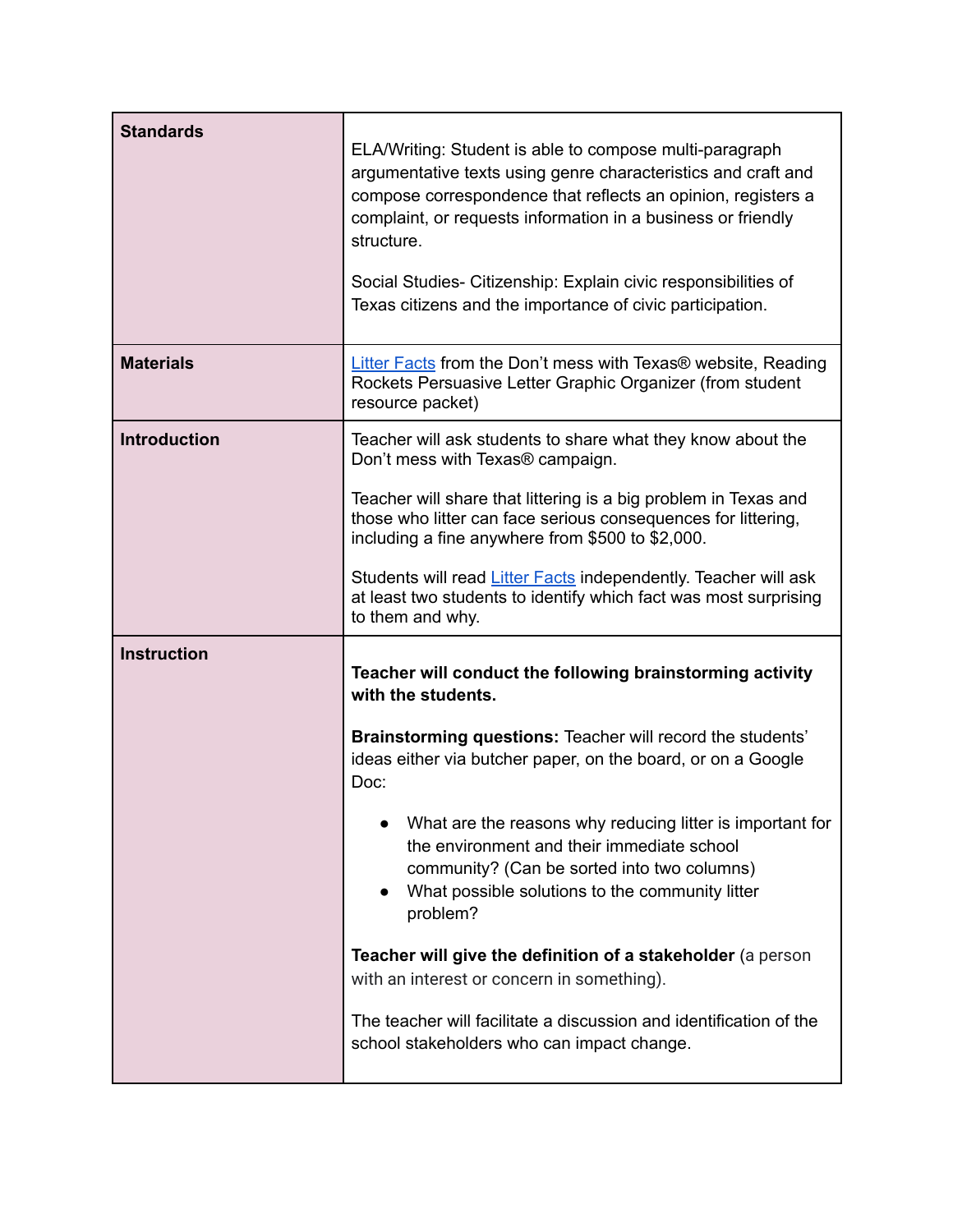|                             | What can you or a key stakeholder (i.e. principal, head<br>custodian, parent teacher organization) do to impact<br>change at school?<br>Who are the stakeholders at school who can impact the<br>change you are seeking?<br>Each student will select a potential solution for reducing litter at<br>school. Students will complete Prewriting graphic organizer<br>independently including all the reasons why this is an important<br>cause, and how it will impact change. |
|-----------------------------|------------------------------------------------------------------------------------------------------------------------------------------------------------------------------------------------------------------------------------------------------------------------------------------------------------------------------------------------------------------------------------------------------------------------------------------------------------------------------|
| <b>Assessment</b>           | The teacher will provide feedback on the prewriting graphic<br>organizer to ensure the topic is focused and provides a clear<br>solution.                                                                                                                                                                                                                                                                                                                                    |
| <b>Follow-up/Reflection</b> | Students will determine and identify which stakeholder they will<br>address their letter to, and how they will deliver.                                                                                                                                                                                                                                                                                                                                                      |

| <b>Lesson Plan</b>         | Drafting - Create a rough draft of your writing - DAY 2                                                                                                                                                                                                                                                                                                                                               |
|----------------------------|-------------------------------------------------------------------------------------------------------------------------------------------------------------------------------------------------------------------------------------------------------------------------------------------------------------------------------------------------------------------------------------------------------|
| <b>Suggested Class</b>     | Social Studies/Writing                                                                                                                                                                                                                                                                                                                                                                                |
| <b>Suggested Lessons</b>   | One of five (30 minutes)                                                                                                                                                                                                                                                                                                                                                                              |
| <b>Topic</b>               | Persuasive Letter to Decrease Litter at School                                                                                                                                                                                                                                                                                                                                                        |
| <b>Learning Objectives</b> | Students will identify the components of an exemplary<br>persuasive letter.<br>Students draft a persuasive letter using the provided checklist                                                                                                                                                                                                                                                        |
| <b>Standards</b>           | ELA/Writing: Student is able to compose multi-paragraph<br>argumentative texts using genre characteristics and craft and<br>compose correspondence that reflects an opinion, registers a<br>complaint, or requests information in a business or friendly<br>structure.<br>Social Studies- Citizenship: Explain civic responsibilities of<br>Texas citizens and the importance of civic participation. |
| <b>Materials</b>           | Scholastic Persuasive Letter Checklist, Scholastic Exemplar                                                                                                                                                                                                                                                                                                                                           |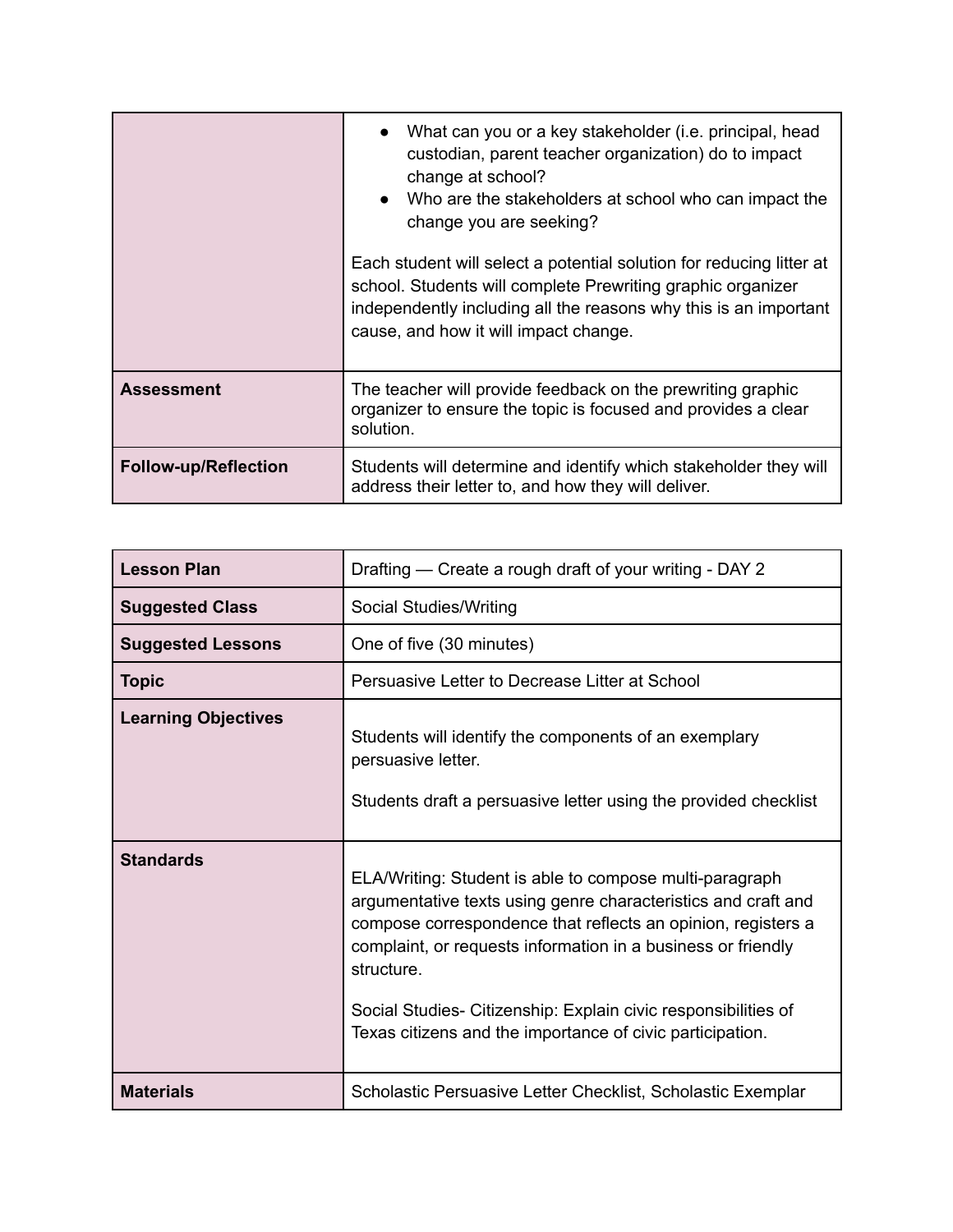|                             | Persuasive Letter (from student resource packet)                                                                                                                                                              |
|-----------------------------|---------------------------------------------------------------------------------------------------------------------------------------------------------------------------------------------------------------|
| <b>Introduction</b>         | Teacher reinforces the purpose of a persuasive letter: to<br>convince someone to take action.                                                                                                                 |
| <b>Instruction</b>          | Teacher states the students will receive a copy of an exemplar<br>persuasive letter and a checklist. Together, they will read the<br>letter and identify how it satisfies the components of the<br>checklist. |
|                             | Teacher reads or calls on a volunteer to read the letter aloud.<br>With a partner, students highlight/number the parts of the letter<br>that correlate to the items on the checklist. (3 min)                 |
|                             | Groups share evidence the exemplar is a strong persuasive<br>letter.                                                                                                                                          |
|                             | Students have time to draft their letter as the teacher circulates<br>providing support or feedback as needed.                                                                                                |
| <b>Assessment</b>           | Students self assess based on the persuasive letter checklist                                                                                                                                                 |
| <b>Follow-up/Reflection</b> | Students will complete the draft for homework if not completed<br>during the allotted time.                                                                                                                   |

| <b>Lesson Plan</b>         | Revising — Improve your writing - DAY 3                                                                                                                                                      |
|----------------------------|----------------------------------------------------------------------------------------------------------------------------------------------------------------------------------------------|
| <b>Suggested Class</b>     | Social Studies/Writing                                                                                                                                                                       |
| <b>Suggested Lessons</b>   | One of five (30 minutes)                                                                                                                                                                     |
| <b>Topic</b>               | Persuasive Letter to Decrease Litter at School                                                                                                                                               |
| <b>Learning Objectives</b> | Students will distinguish revising from editing.<br>Students will use a checklist to give precise feedback to a<br>partner.<br>Students revise their persuasive letter.                      |
| <b>Standards</b>           | ELA/Composition: Student is able to compose multi-paragraph<br>argumentative texts using genre characteristics and craft and<br>compose correspondence that reflects an opinion, registers a |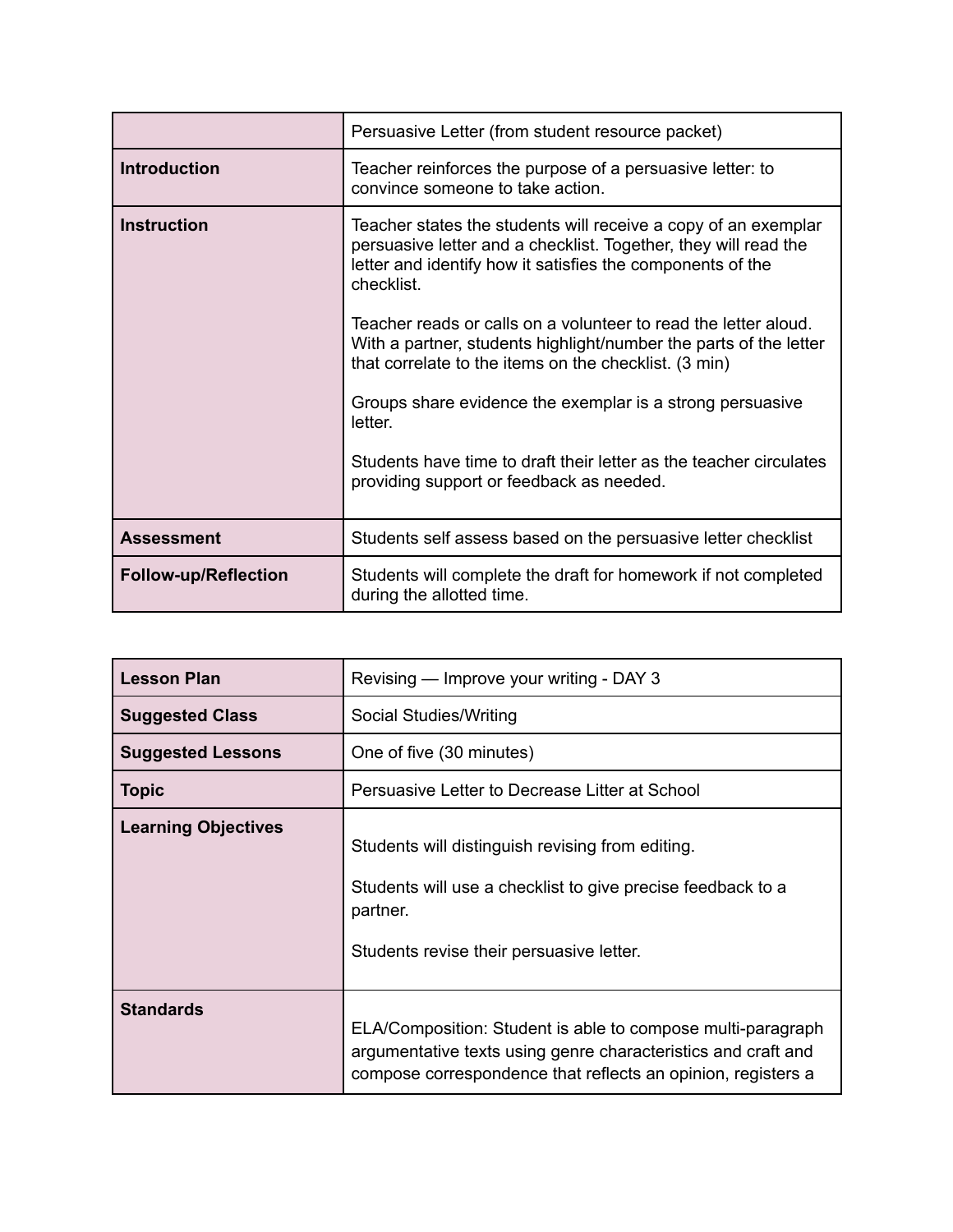|                     | complaint, or requests information in a business or friendly<br>structure.                                                                                                                                                                                                                                                                                                                                                                                                                                                                                                                                                                                                                                                                                                                                                                                                                                                                                                                                                                                                                                                                                                                                                                                                                                                                                                                                                                                                                                                                                                   |
|---------------------|------------------------------------------------------------------------------------------------------------------------------------------------------------------------------------------------------------------------------------------------------------------------------------------------------------------------------------------------------------------------------------------------------------------------------------------------------------------------------------------------------------------------------------------------------------------------------------------------------------------------------------------------------------------------------------------------------------------------------------------------------------------------------------------------------------------------------------------------------------------------------------------------------------------------------------------------------------------------------------------------------------------------------------------------------------------------------------------------------------------------------------------------------------------------------------------------------------------------------------------------------------------------------------------------------------------------------------------------------------------------------------------------------------------------------------------------------------------------------------------------------------------------------------------------------------------------------|
|                     | Social Studies- Citizenship: Explain civic responsibilities of<br>Texas citizens and the importance of civic participation.                                                                                                                                                                                                                                                                                                                                                                                                                                                                                                                                                                                                                                                                                                                                                                                                                                                                                                                                                                                                                                                                                                                                                                                                                                                                                                                                                                                                                                                  |
| <b>Materials</b>    | Scholastic Persuasive Letter Checklist (from student resource<br>packet)                                                                                                                                                                                                                                                                                                                                                                                                                                                                                                                                                                                                                                                                                                                                                                                                                                                                                                                                                                                                                                                                                                                                                                                                                                                                                                                                                                                                                                                                                                     |
| <b>Introduction</b> | The teacher will introduce that they will each be assigned a<br>peer to help them revise their draft.<br>Teacher asks for a volunteer to remind the group what revising<br>is. (Revising involves making changes to one's writing such as<br>adding or deleting information and reorganizing ideas and<br>information.)<br>Teacher gives the following guidelines for revising with a peer<br>and asks students why these guidelines are important.<br>1. Read the entire letter completely twice. "Why would<br>you read twice?" (First time to get familiar, second time<br>to understand what is being said, structure, and how it<br>is being said)<br>2. Pretend you are the stakeholder reading the letter.<br>"Why should you read the letter from this lens?" (To give<br>feedback that it's convincing, to see it from the lens of<br>someone who can impact change)<br>3. Make suggestions, not corrections. "What do I mean<br>when I say 'make suggestions, not corrections'?" (Your<br>job as a peer reviewer is to bring the suggestions to the<br>writer's attention but not to make the work your own)<br>4. Be honest and constructive. "How can you be honest<br>in a helpful way?" (Start by telling the writer what you<br>liked and then talk about what didn't work, ask<br>questions)<br>5. Be specific. "How can you make the following<br>statements more specific? 'It's hard to understand' or<br>'the reason here is vague'." (I think you need to make<br>this statement more clear, what is your second reason<br>for your proposed solution?) |
| <b>Instruction</b>  | Teacher will read the Persuasive Example Letter and model<br>using the Scholastic Persuasive Letter Checklist to give<br>example feedback.                                                                                                                                                                                                                                                                                                                                                                                                                                                                                                                                                                                                                                                                                                                                                                                                                                                                                                                                                                                                                                                                                                                                                                                                                                                                                                                                                                                                                                   |
|                     | Teacher models using the strategy on the screen using the<br>Persuasive Letter Checklist.                                                                                                                                                                                                                                                                                                                                                                                                                                                                                                                                                                                                                                                                                                                                                                                                                                                                                                                                                                                                                                                                                                                                                                                                                                                                                                                                                                                                                                                                                    |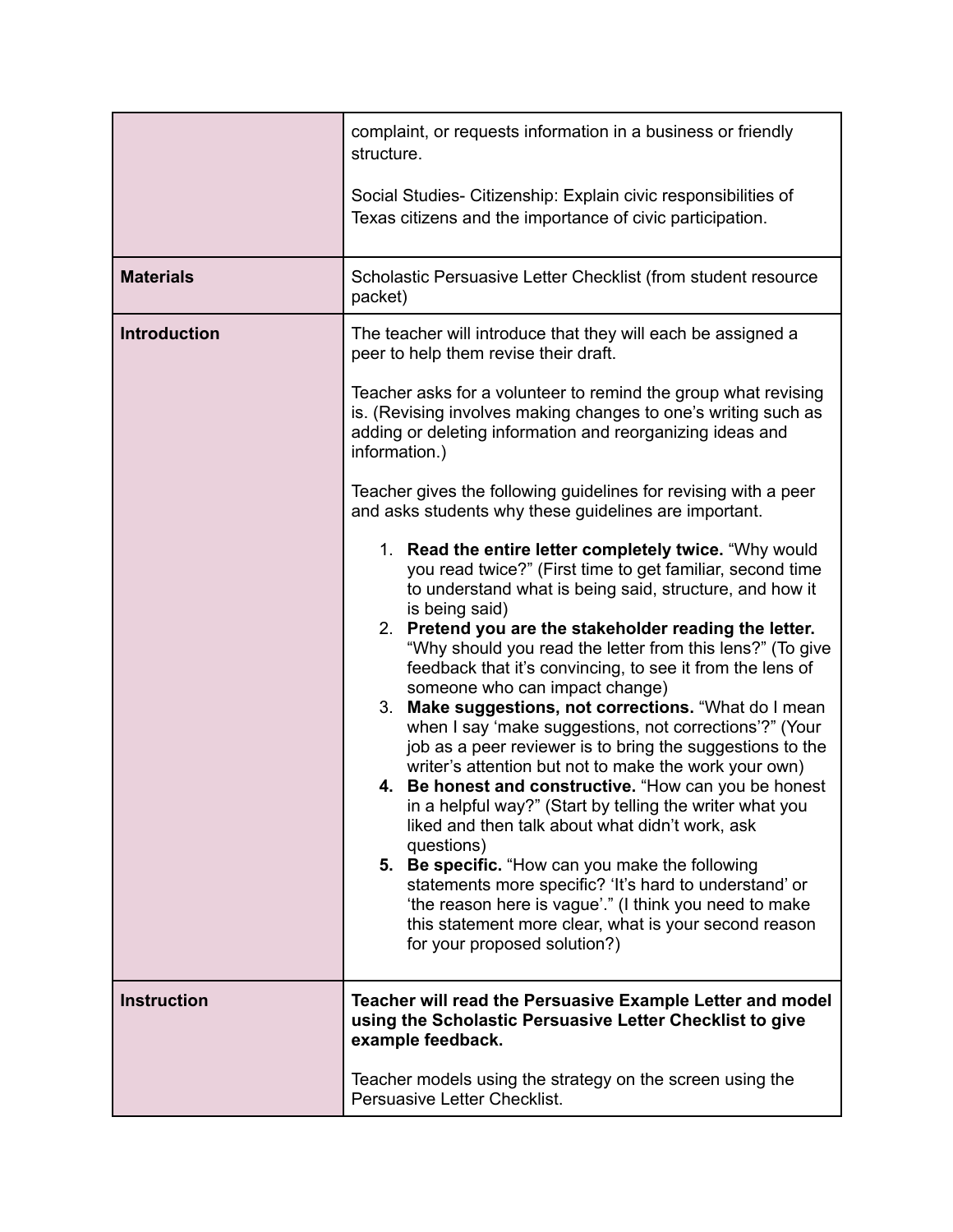|                             | Teacher gives the students examples of feedback and asks<br>which would be helpful if given by a peer. If it's not helpful, have<br>students give suggestions for ways to deliver in a more positive<br>tone while still being clear. Be sure to use many positive<br>statements, but include a few negative as well.<br>Students will then use the Persuasive Letter Checklist to<br>review their peer's draft. They should have time to:<br>Read their peer's paper two times<br>Use the checklist to provide feedback about one<br>another's paper<br>Have time to take notes on the checklist for their own<br>personal revisions<br>Begin revisions on their own paper |
|-----------------------------|-----------------------------------------------------------------------------------------------------------------------------------------------------------------------------------------------------------------------------------------------------------------------------------------------------------------------------------------------------------------------------------------------------------------------------------------------------------------------------------------------------------------------------------------------------------------------------------------------------------------------------------------------------------------------------|
| <b>Assessment</b>           | Persuasive Letter Checklist- did the student take notes from<br>their peer reviewer?                                                                                                                                                                                                                                                                                                                                                                                                                                                                                                                                                                                        |
| <b>Follow-up/Reflection</b> | Finish all revisions to the draft based on feedback from their<br>peer reviewer.                                                                                                                                                                                                                                                                                                                                                                                                                                                                                                                                                                                            |

| <b>Lesson Plan</b>         | Editing - Proofread your work - DAY 4                                                                                                                                                                                                                                                    |
|----------------------------|------------------------------------------------------------------------------------------------------------------------------------------------------------------------------------------------------------------------------------------------------------------------------------------|
| <b>Suggested Class</b>     | Social Studies/Writing                                                                                                                                                                                                                                                                   |
| <b>Suggested Lessons</b>   | One of five (30 minutes)                                                                                                                                                                                                                                                                 |
| <b>Topic</b>               | Persuasive Letter to Decrease Litter at School                                                                                                                                                                                                                                           |
| <b>Learning Objectives</b> | Students will distinguish editing from revising.<br>Students will use the Editing Checklist for Self- and Peer-<br>Editing to review a partner's letter and five specific feedback.<br>Students review their own letter using the editing checklist.<br>Students edit their own writing. |
| <b>Standards</b>           | ELA/Writing: Student is able to compose multi-paragraph<br>argumentative texts using genre characteristics and craft and<br>compose correspondence that reflects an opinion, registers a                                                                                                 |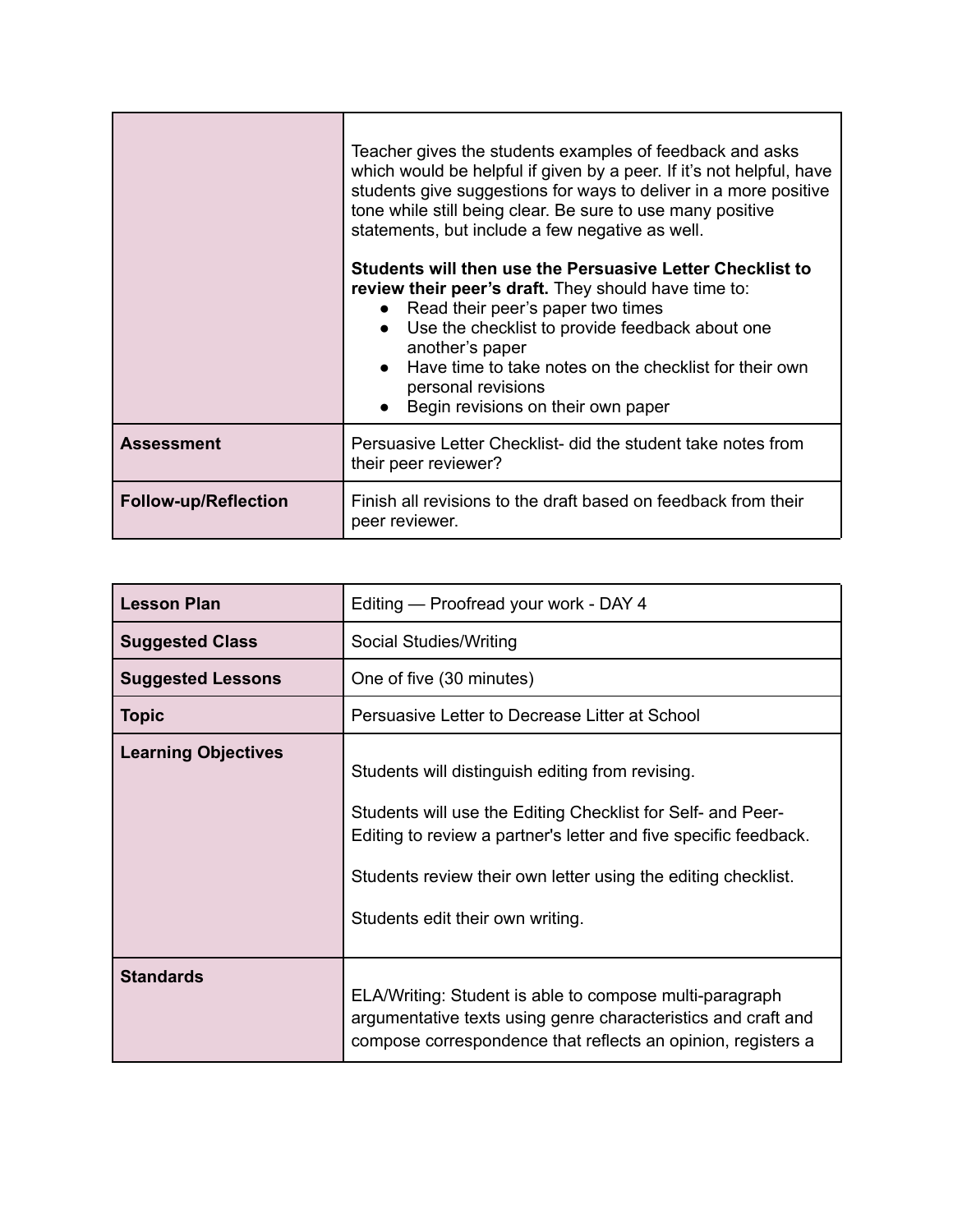|                             | complaint, or requests information in a business or friendly<br>structure.                                                                                                                                                                                                                                                                                                                                                   |
|-----------------------------|------------------------------------------------------------------------------------------------------------------------------------------------------------------------------------------------------------------------------------------------------------------------------------------------------------------------------------------------------------------------------------------------------------------------------|
|                             | Social Studies- Citizenship: Explain civic responsibilities of<br>Texas citizens and the importance of civic participation.                                                                                                                                                                                                                                                                                                  |
| <b>Materials</b>            | Editing Checklist from student resource packet                                                                                                                                                                                                                                                                                                                                                                               |
| <b>Introduction</b>         | Teacher reminds students that they previously provided<br>feedback and revised their writing using the persuasive letter<br>checklist. Teacher shares that today, students will provide<br>feedback using an editing checklist.                                                                                                                                                                                              |
| <b>Instruction</b>          | Teacher asks for a volunteer to remind the group what revising<br>is. (Revising involves making changes to one's writing such as<br>adding or deleting information and reorganizing ideas and<br>information.)                                                                                                                                                                                                               |
|                             | Teacher explicitly defines "editing" as "the review of spelling,<br>capitalization, punctuation, sentence structure, grammar, and<br>correcting any mistakes".                                                                                                                                                                                                                                                               |
|                             | Teacher asks students to find their copy of the Editing Checklist<br>for Peer and Self Editing in the student resource packet.                                                                                                                                                                                                                                                                                               |
|                             | Teacher explains that when reviewing for editing needs, the<br>partner reads through the material four times so they can focus<br>on each aspect:                                                                                                                                                                                                                                                                            |
|                             | Punctuation: periods, commas, quotation marks<br>Capitalization: beginning of sentences, proper nouns<br>Grammar: teacher reviews the concept of a run-on<br>$\bullet$<br>sentence (a sentence with multiple complete thoughts<br>joined together to make one giant sentence)<br>Spelling: teacher notes that it can be helpful to look at<br>spelling working backwards in the letter - checking<br>from last word to first |
|                             | Teacher gives students eight minutes to complete the peer<br>review/checklist.                                                                                                                                                                                                                                                                                                                                               |
|                             | Students return the letter and checklist to the author. Students<br>have the opportunity to use the peer feedback to edit and<br>self-check their work.                                                                                                                                                                                                                                                                      |
| <b>Assessment</b>           | <b>Editing Checklist for Peer and Self Editing</b>                                                                                                                                                                                                                                                                                                                                                                           |
| <b>Follow-up/Reflection</b> | Students who did not complete the editing and self-check                                                                                                                                                                                                                                                                                                                                                                     |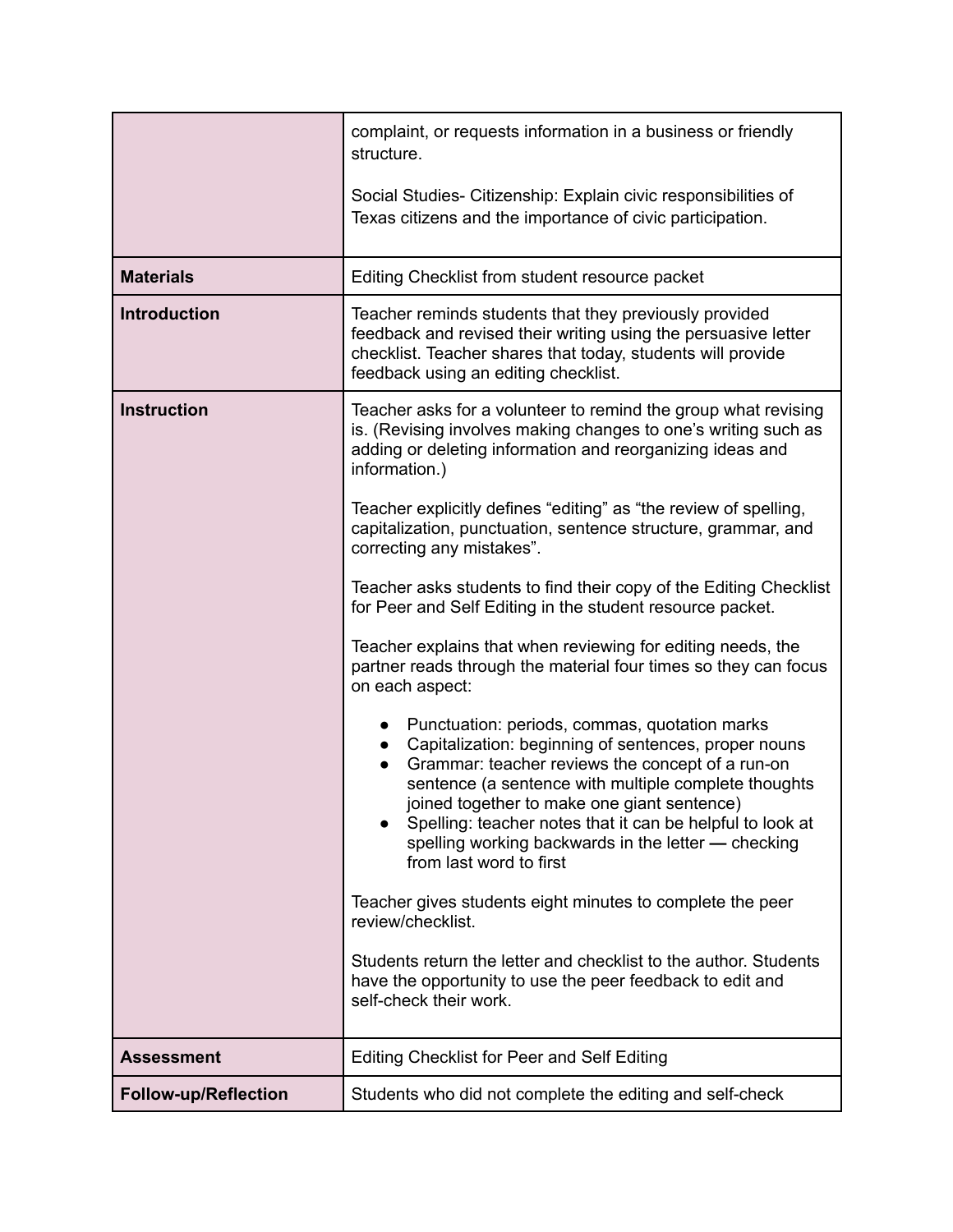| cess may do so for homework. |
|------------------------------|
|------------------------------|

| <b>Lesson Plan</b>          | Publishing — Create a clean, final copy - DAY 5                                                                                                                                                                                                                                                                                                                                                       |
|-----------------------------|-------------------------------------------------------------------------------------------------------------------------------------------------------------------------------------------------------------------------------------------------------------------------------------------------------------------------------------------------------------------------------------------------------|
| <b>Suggested Class</b>      | Social Studies/Writing                                                                                                                                                                                                                                                                                                                                                                                |
| <b>Suggested Lessons</b>    | One of five (30 minutes)                                                                                                                                                                                                                                                                                                                                                                              |
| <b>Topic</b>                | Persuasive Letter to Decrease Litter at School                                                                                                                                                                                                                                                                                                                                                        |
| <b>Learning Objectives</b>  | Student will type or neatly handwrite final copy of the letter<br>Students will plan for delivery (i.e. personally deliver with a<br>message, email, post office)                                                                                                                                                                                                                                     |
| <b>Standards</b>            | ELA/Writing: Student is able to compose multi-paragraph<br>argumentative texts using genre characteristics and craft and<br>compose correspondence that reflects an opinion, registers a<br>complaint, or requests information in a business or friendly<br>structure.<br>Social Studies- Citizenship: Explain civic responsibilities of<br>Texas citizens and the importance of civic participation. |
| <b>Materials</b>            | Computers/printer, paper, pens/pencils, envelopes                                                                                                                                                                                                                                                                                                                                                     |
| <b>Introduction</b>         | Teacher states that students have come to the last step of the<br>writing process: publishing.<br>Students will identify the audience/stakeholder to whom the<br>letter is written and the method of delivery.                                                                                                                                                                                        |
| Instruction                 | Students take their draft with all revisions and edits and<br>produce a final copy - neatly written or typed.<br>Students will address an envelope with the recipient's<br>information or will prepare an email.<br>Students will execute on their delivery plan.                                                                                                                                     |
| <b>Assessment</b>           | <b>Scholastic Persuasive Letter Writing Rubric</b>                                                                                                                                                                                                                                                                                                                                                    |
| <b>Follow-up/Reflection</b> | After a week has passed, students share the response they                                                                                                                                                                                                                                                                                                                                             |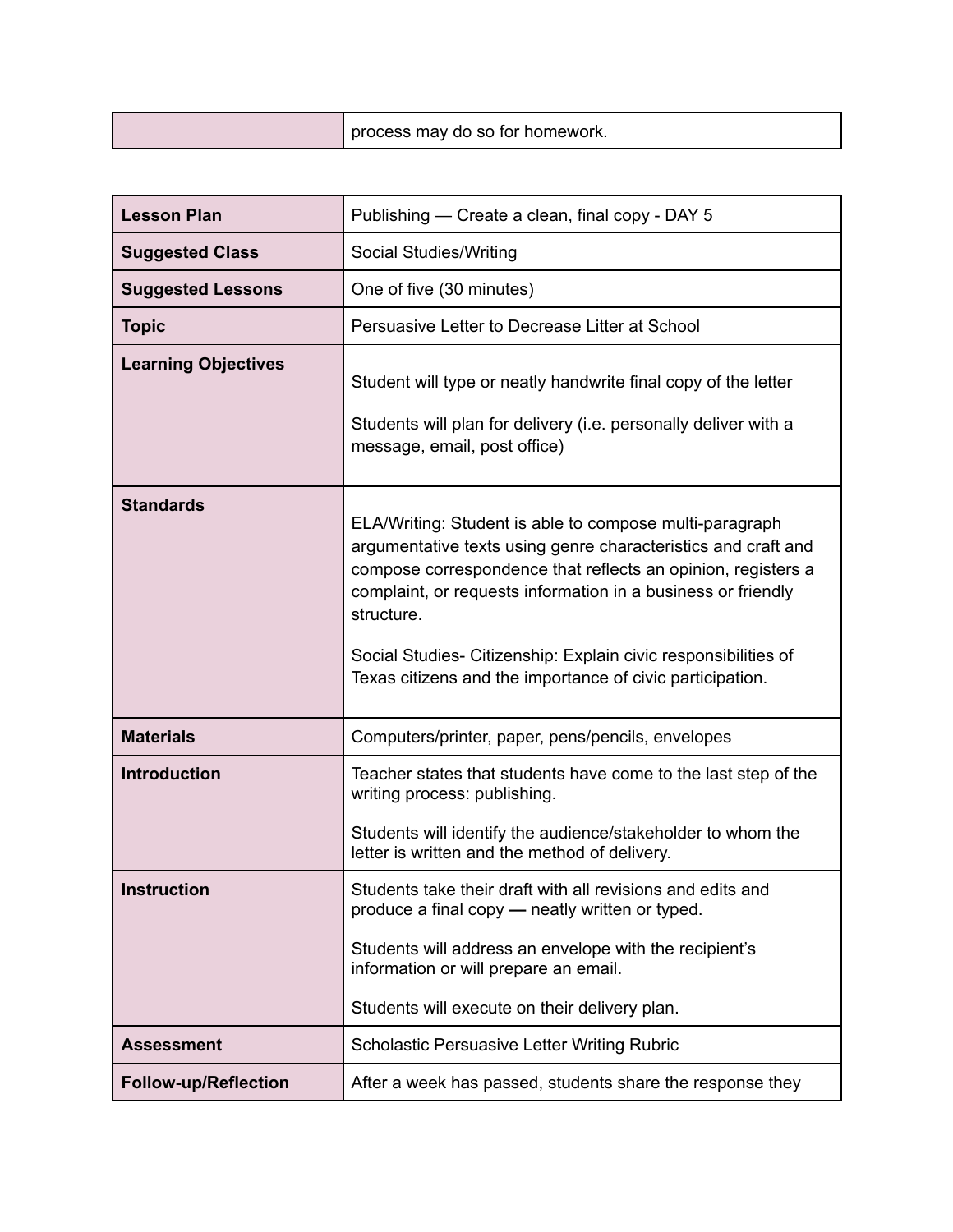| I have received from stakeholders and evaluate the<br>effectiveness of their letters. |
|---------------------------------------------------------------------------------------|
|                                                                                       |

## **Single Day Option**

| <b>Lesson Plan</b>         | Persuasive Letter to Decrease Litter at School — Single Day<br>Option                                                                                                                                                                                                                                                                                                                                                                                                                                                                                                                                                            |
|----------------------------|----------------------------------------------------------------------------------------------------------------------------------------------------------------------------------------------------------------------------------------------------------------------------------------------------------------------------------------------------------------------------------------------------------------------------------------------------------------------------------------------------------------------------------------------------------------------------------------------------------------------------------|
| <b>Suggested Class</b>     | Social Studies/Writing                                                                                                                                                                                                                                                                                                                                                                                                                                                                                                                                                                                                           |
| <b>Suggested Lessons</b>   | 45 minutes                                                                                                                                                                                                                                                                                                                                                                                                                                                                                                                                                                                                                       |
| <b>Topic</b>               | Writing a Persuasive Letter in response to prompt                                                                                                                                                                                                                                                                                                                                                                                                                                                                                                                                                                                |
| <b>Learning Objectives</b> | Students will write a persuasive letter addressed to a key<br>school stakeholder (i.e. principal, head custodian, parent<br>teacher organization) with a proposal for reducing litter at<br>school in response to a writing prompt.                                                                                                                                                                                                                                                                                                                                                                                              |
| <b>Standards</b>           | ELA/Composition: Student is able to compose multi-paragraph<br>argumentative texts using genre characteristics and craft and<br>compose correspondence that reflects an opinion, registers a<br>complaint, or requests information in a business or friendly<br>structure.<br>Social Studies- Citizenship: Explain civic responsibilities of<br>Texas citizens and the importance of civic participation.                                                                                                                                                                                                                        |
| <b>Materials</b>           | Computers/printer, paper, pens/pencils                                                                                                                                                                                                                                                                                                                                                                                                                                                                                                                                                                                           |
| <b>Introduction</b>        | Teacher will ask students to share what they know about the<br>Don't mess with Texas® campaign.<br>Teacher will share that littering is a big problem in Texas and<br>those who litter can face serious consequences for littering,<br>including a fine anywhere from \$500 to \$2,000.<br>Students will read Litter Facts independently. Teacher will read<br>the prompt: Think about the reasons why reducing litter is<br>important for the environment and your community. What are<br>some possible solutions to the litter problem and how can you<br>persuade a key stakeholder at school to contribute to a<br>solution? |
| <b>Instruction</b>         | Students are given 30 minutes to write a persuasive essay in                                                                                                                                                                                                                                                                                                                                                                                                                                                                                                                                                                     |